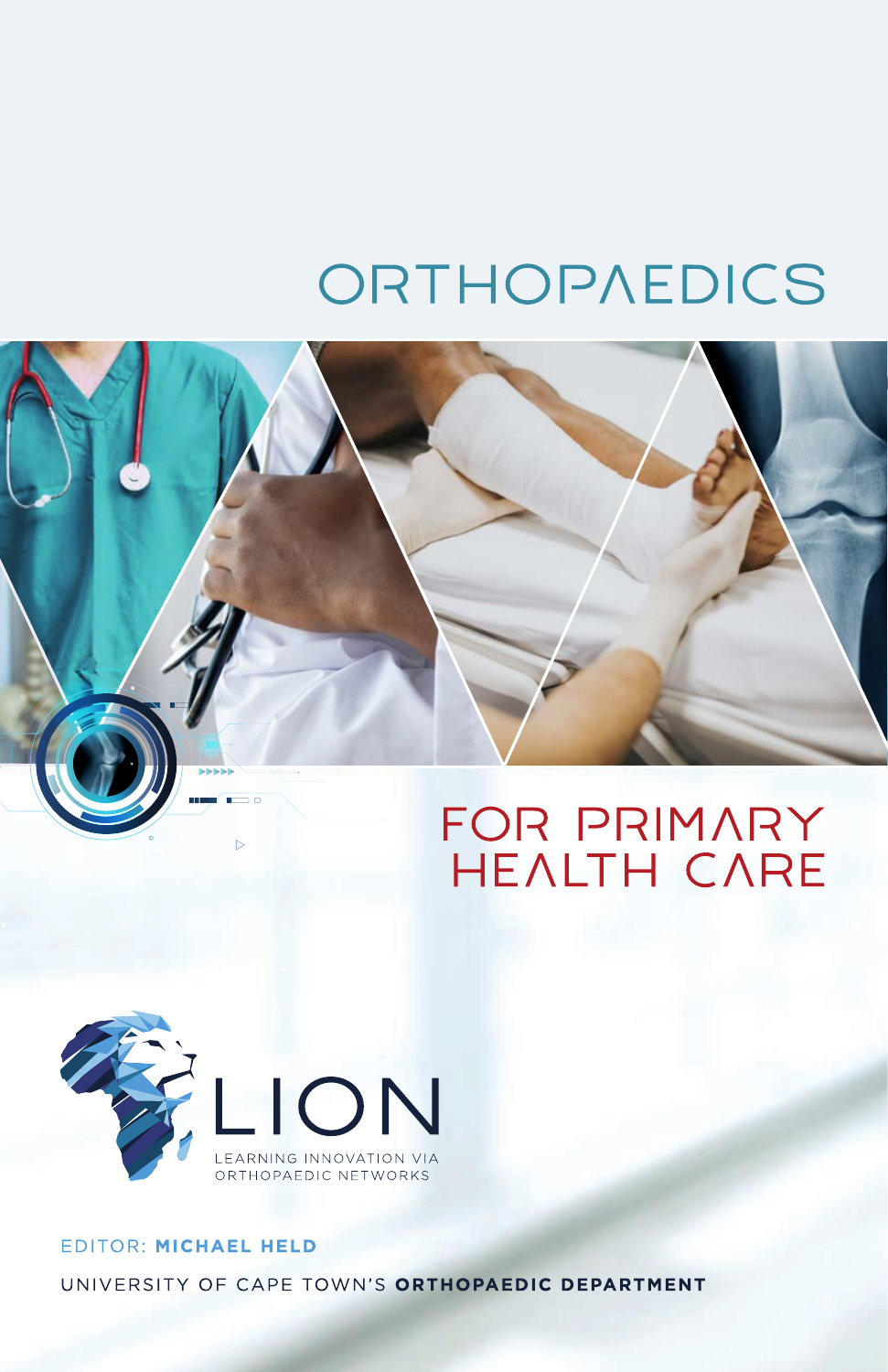## **Paediatric fractures: A generalapproach**

#### by Anria Horn

## **Learning objectives**

- 1. Understand the differences between adult and paediatric fractures.
- 2. Identify greenstick, buckle and growth plate fractures.
- 3. Understand the basic principles of managing paediatric fractures.
- 4. Exclude non-accidental injuries (NAI).

## **Clinical assessment**

- **1. History:** In very young children, get additional history from parents or caregivers. Determine the time and mechanism of the injury. Be wary of changing stories and an implausible history. Fractures in non-walkers should raise suspicionsof NAI.
- **2. Examination:** Assess the child from head-to-toe using the 'look, feel and move' approach.In small children look for pseudo-paralysis (unwillingness to move a limb) and refusal to weight bear. Also look for swelling, deformity and bruising. Feel for tenderness or crepitus.
- **3. Special investigations:** Start with X-rays of the affected limb or limbs.Also, apply the rule of 2:2 views (AP and lateral), two joints (above and below). In the case of uncertainty, two sides to compare to the normal side.

## **How are children's bones different from adult bones?**

Children have **growth plates** that may be confused with fractures; an X-ray of the contralateral side for comparison can assist if you are not sure. Children's bones are also **elastic** and can bend without breaking. They also have **remodelling** potential. The closer the fracture to the growth plate, the greater the remodelling potential.

## **Growth plate injuries**

In children, theweakest point around a joint is the growth plate. In adults, it is usually the ligaments of thejoint.

Growth plate fractures occur in typical patterns and are described using the Salter-Harris classification. The word SALTER (I – **S**traight across, II – **A**bove, III – **L**ower, IV–**T**hrough **E**verything and  $V - c$ **Rush**) is a useful acronym to remember this classification.

- Type II fractures are by far the most common
- Type III and IV are intra-articular fractures and require anatomical reduction.
- Type V is associated with a high rate of growth disturbance.



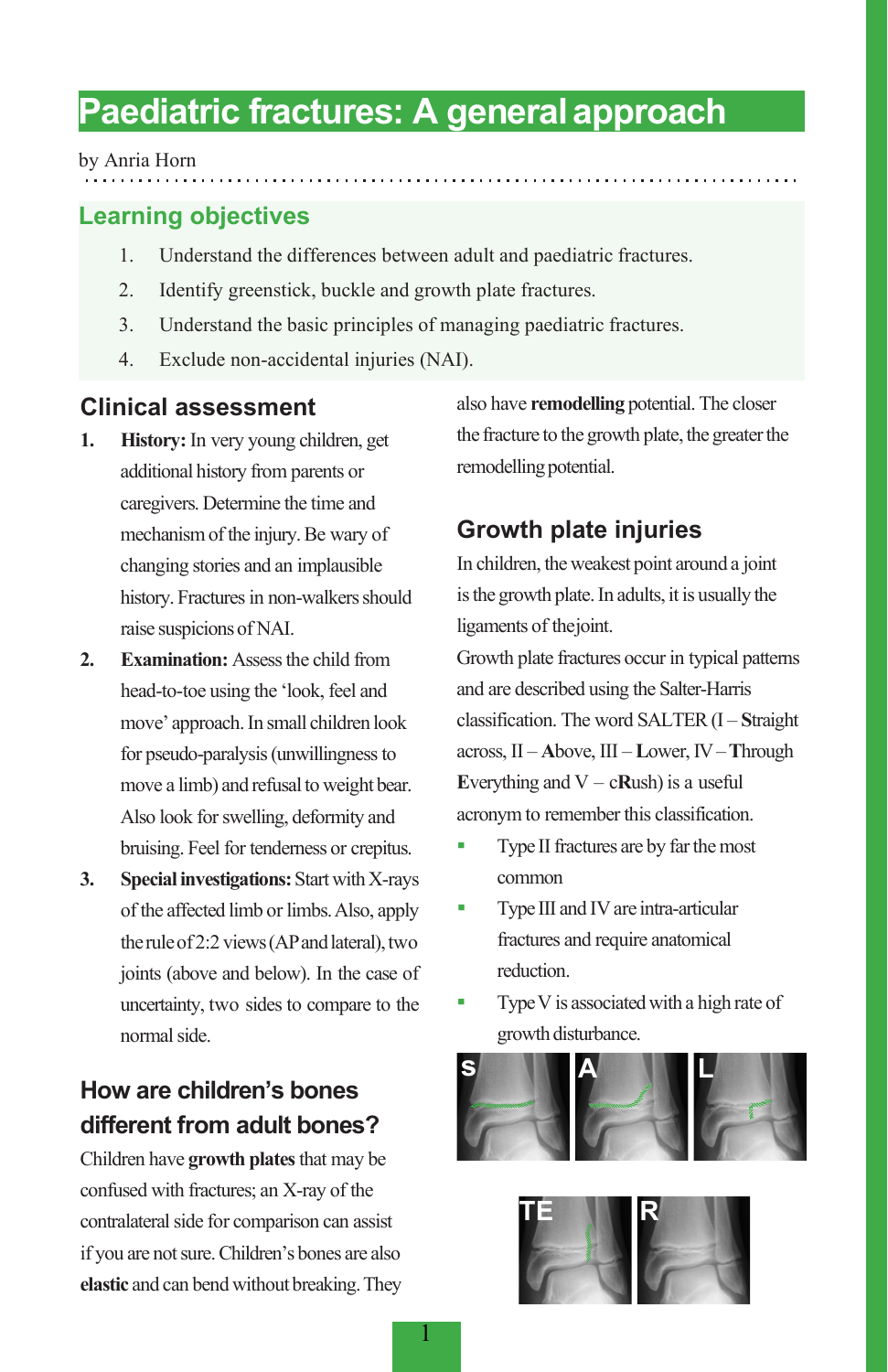## **Greenstick and buckle fractures**

 **Buckle fractures** occur when the thin cortex buckles under the force of a fall, but no displacement occurs, and continuity of the cortex is not disrupted.



Buckle fracture of the distal radius

 **Greenstick fractures** occur when aforce breaks one cortex, but the other remains intact and acts as a hinge.



Greenstick fracture of the radius with an associated buckle fracture of the distal ulna

## **Principles of management**

- Buckle fractures, regardless of which bone is involved, can be managed with simple immobilisation in the form of a backslab, cast or removable splint. Immobilisation for the upper limbs is typically  $2 - 3$  weeks and the lower limbs 3–4weeks.
- All diaphyseal fractures, including greenstick, should be reduced and immobilised until union is achieved. Immobilisation can be in the form of a plaster cast(tibia fractures), a backslab (fractures around the elbow) or a sling (clavicle and proximal humerus fractures).
- Residual deformity can be accepted depending on the location of the fracture and the age of the child.
- $\blacksquare$  Typical time to union is three weeks for the upper limb and six weeks for the lower limb.
- Operative treatment is seldom indicated andwill be dealt with in separate chapters.

## **Resources**

#### **Modified images:**

Tib/fib growth plate. Available from: [https://commons.wikimedia.org/wiki/](https://commons.wikimedia.org/wiki/File:Tib_fib_growth_plates.jpg) [File:Tib\\_fib\\_growth\\_plates.jpg](https://commons.wikimedia.org/wiki/File:Tib_fib_growth_plates.jpg)